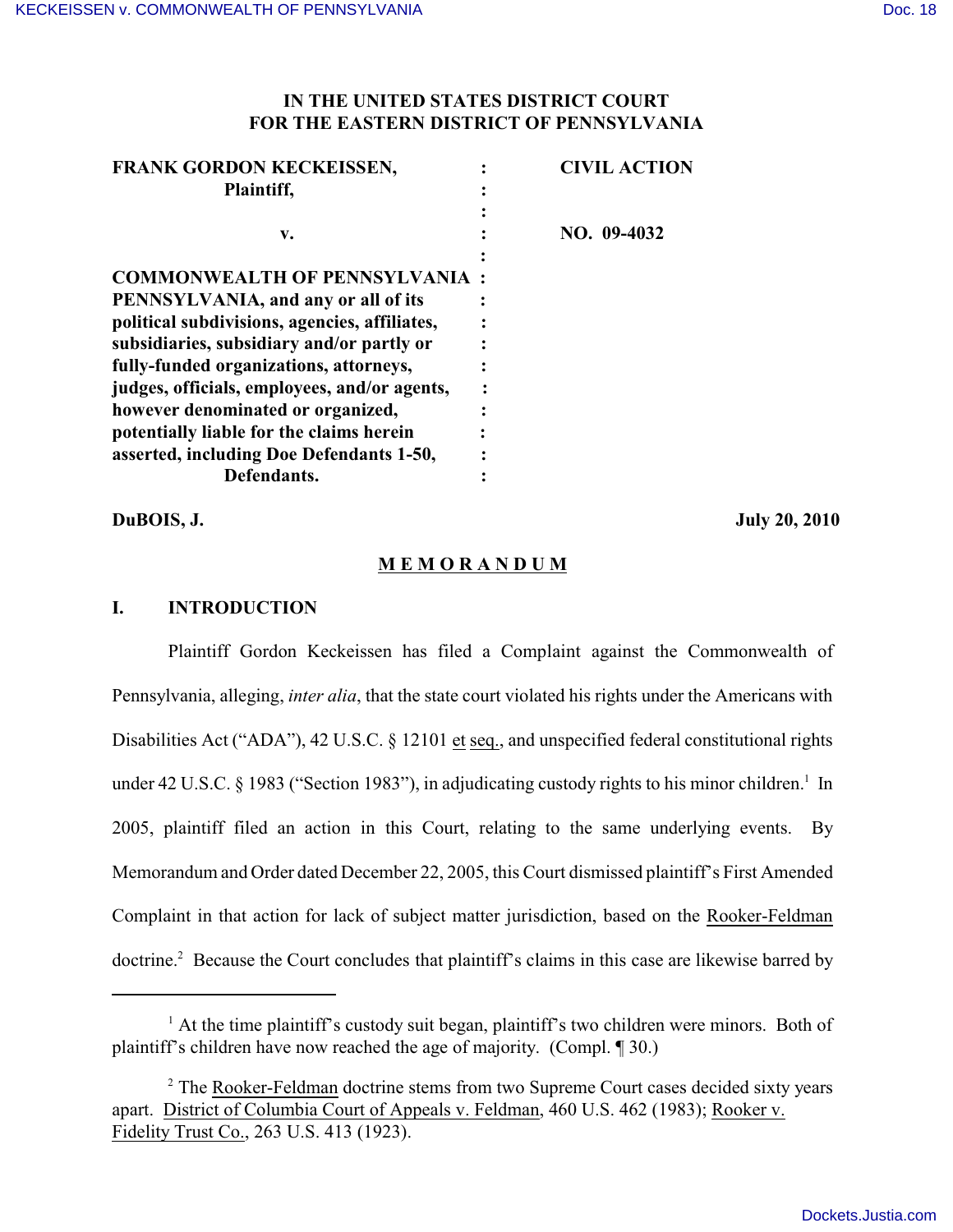the Rooker-Feldman doctrine, plaintiff's Complaint for Damages and Injunctive Relief is dismissed pursuant to Federal Rule of Civil Procedure 12(b)(1).

# **II. BACKGROUND**

The following facts are taken from plaintiff's Complaint for Damages and Injunctive Relief.

Starting in 2003, plaintiff was engaged in a custody dispute with his former wife over their two children, then 13 and 15 years of age. (Compl. ¶ 11.) Plaintiff's ex-wife was "a diagnosed sociopath child/spousal abuser, and admitted liar." (Compl. ¶ 12.) Due to the effect of prolonged exposure to this child and spousal abuse, plaintiff suffered disabling emotional and mental trauma. (Compl. ¶¶ 15, 23-24.) Plaintiff avers that he is disabled by virtue of suffering from post-traumatic stress disorder, major depressive episode, and dysthymic disorder (chronic depression). (Compl.  $\P$  24.)

The case involving plaintiff and his former wife was filed in the Common Pleas Court of Bucks County ("Bucks County Court"), which, at some unspecified time in the course of the litigation, held a hearing on custody matters. (Compl. ¶ 11, 15-16.) During the hearing, plaintiff's ex-wife and an expert testified. (Compl.  $\P$ 12.) Plaintiff, who was apparently representing himself, was ordered by the Bucks County judge to cross-examine his former wife. (Compl. ¶ 16.) That order is alleged to have caused plaintiff to suffer "severe heart palpitations and excruciatingly painful muscle paroxysms in his thorax." (Compl. ¶ 16.) Plaintiff requested a hearing continuance as a "reasonable accommodation" under the ADA, based on his disabilities. (Compl. ¶ 15.) Included in this request to the Bucks County Court was documentation of those disabilities. (Compl. ¶ 15.) Plaintiff's request was refused. (Compl. ¶ 17.) Plaintiff alleges that the judge retaliated against him for asserting his ADA rights by ordering the termination of all custody rights to his children and giving his wife sole legal and physical custody until plaintiff was ready to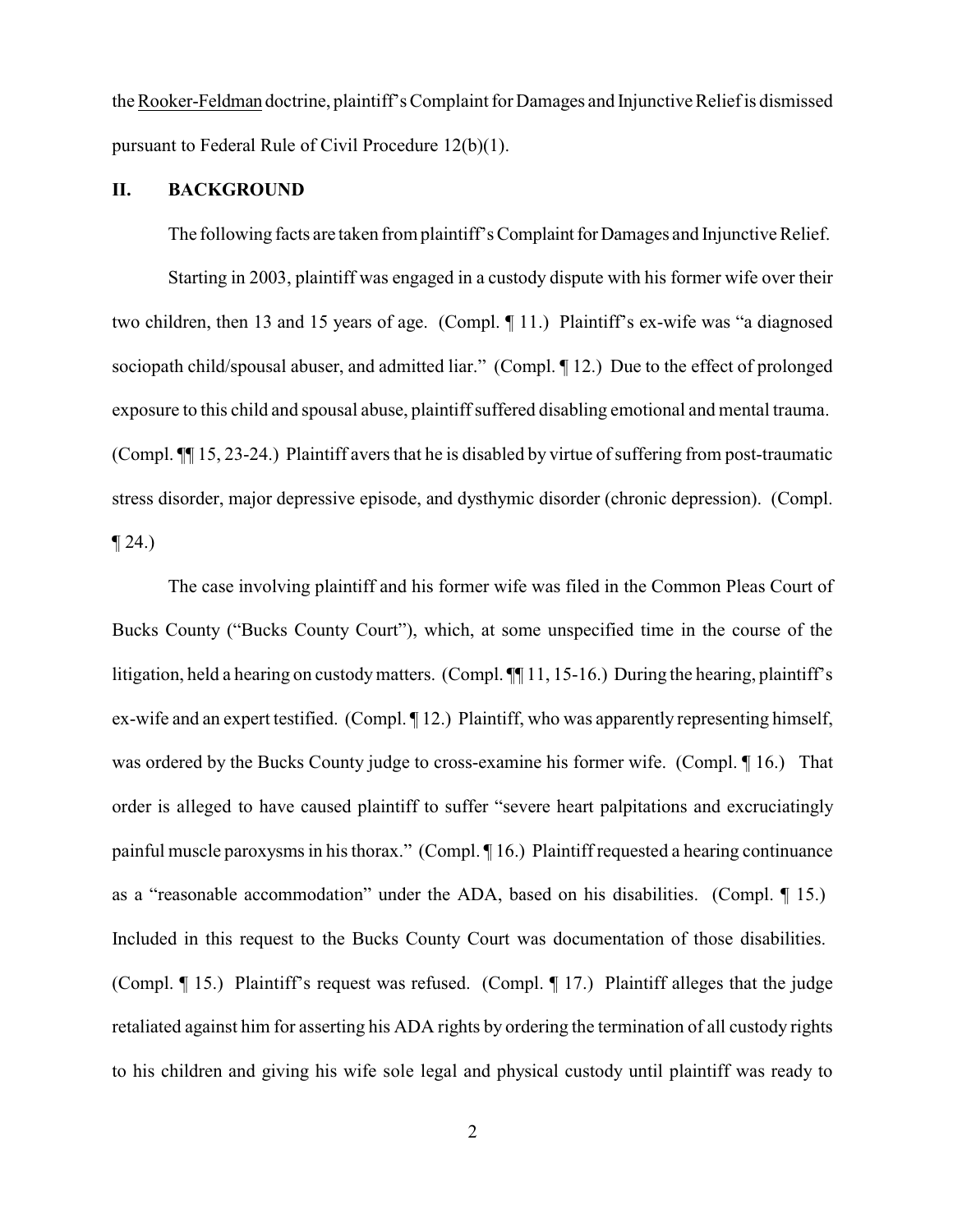proceed with the hearing. (Compl. ¶ 17-18.)

At the same hearing, the judge had plaintiff escorted from the courtroom by two armed deputies, on the basis that plaintiff posed a threat of violence. (Compl. ¶ 19.) Subsequently, plaintiff requested recusal of the judge, and reassignment of his case to another judge. (Compl. ¶ 20.) Plaintiff's recusal requests were "ignored" (or denied), and plaintiff filed an interlocutory appeal challenging the court's ruling. (Compl. ¶¶ 21-22.) His appeal was unsuccessful. (Compl.  $\P$  22.)

Plaintiff further avers that a variety of unexplained "satellite litigations" stemmed from the original Bucks Countymatter. (Compl. ¶ 27.) However, according to plaintiff, defendants in some way prohibited plaintiff from prosecuting such "satellite litigations," thereby preventing plaintiff from recouping sufficient funds to remedy the wrongs perpetrated against him in the course of the Bucks County case. (Compl. ¶ 28.)

Plaintiff was not permitted to testify or present evidence at the above-described hearing, or at any time thereafter. (Compl. ¶ 11.) After remaining in the custody of their mother for several years, both of plaintiff's children reached the age of majority, and the custodymatter became moot. (Compl. ¶¶ 13, 21.) As a result of defendants' actions, plaintiff's disabilities were severely exacerbated, and his children suffered "profound psychological and emotional damage and other lifelong harms." (Compl. ¶ 30.)

Plaintiff names the Commonwealth of Pennsylvania as the defendant,<sup>3</sup> and alleges, *inter alia*, violations of the ADA and federal constitutional rights under Section 1983. Plaintiff seeks

 $3$  In the caption to his case, plaintiff names as defendant(s) "Commonwealth of Pennsylvania, any or all of its political subdivisions, agencies, affiliates, subsidiaries, subsidiary and/or partly or fully funded organizations, attorneys, judges, officials, employees, and/or agents, however denominated or organized, potentially liable for the claims herein asserted, including Doe Defendants 1-50."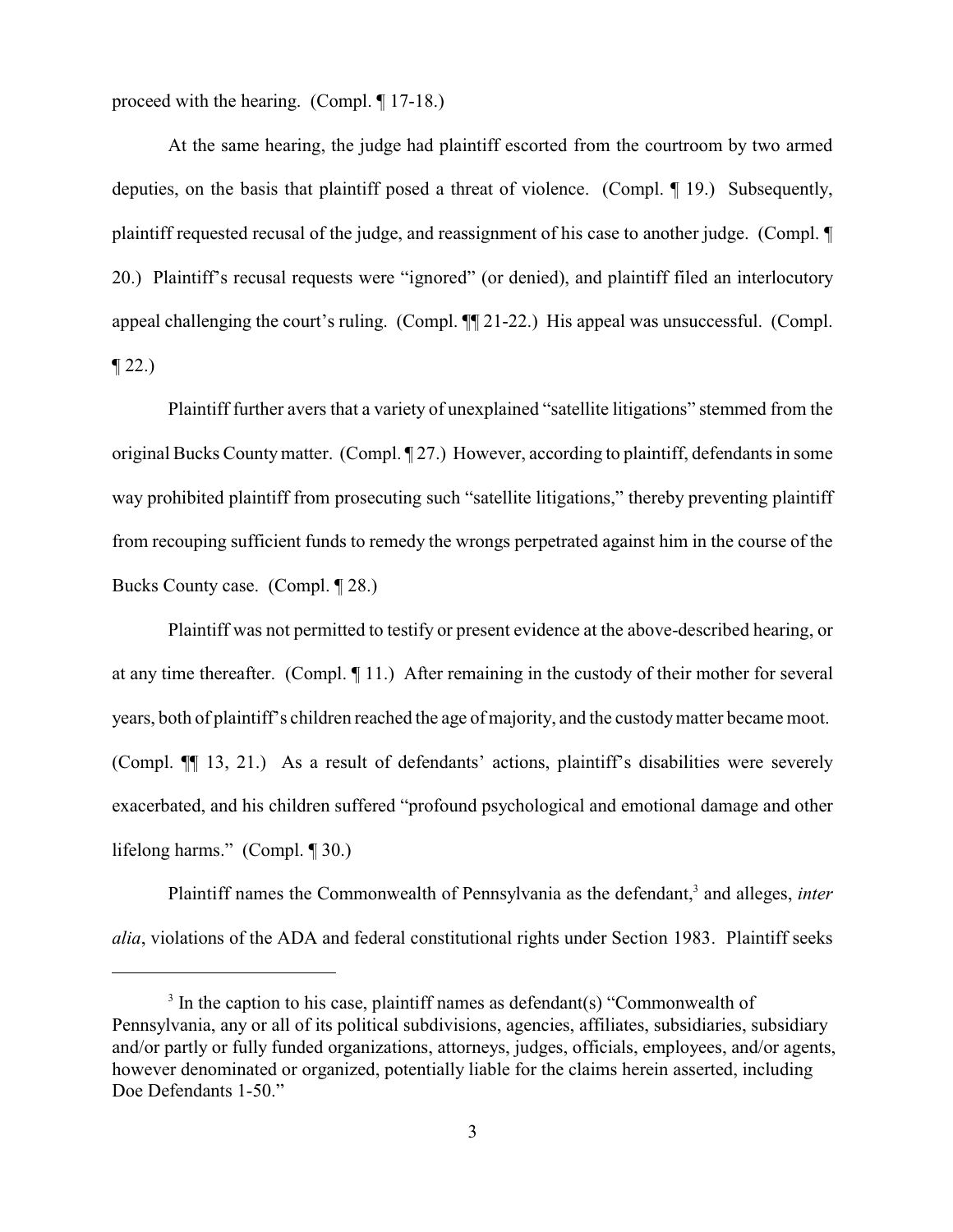injunctive relief, appointment of counsel, "compensatory damages, damages for extreme pain, suffering, and emotional distress, punitive and/or statutorily enhanced damages... general damages, attorney's fees, [and] costs of suit...." (Compl. ¶ 30.)

In his December 2005 Complaint, filed under Civil Action Number 05-CV-4290 in this Court, plaintiff asserted an ADA claim arising out of the same Bucks County case, but did not specifically assert any Section 1983 claims. As discussed *supra*, that action was dismissed for lack of subject matter jurisdiction, pursuant to the Rooker-Feldman doctrine.

#### **III. ANALYSIS**

The Court ruled in its Memorandum and Order of December 22, 2005, that it lacked subject matter jurisdiction to entertain plaintiff's claims. As the Court noted in that opinion, a federal court lacks subject matter jurisdiction under Rooker-Feldman in two circumstances. The first is where the federal claim was "actually litigated" in state court prior to the filing of the federal claim. The second is where the federal claim is "inextricably intertwined with the state adjudication" so that federal relief can only be predicated "upon a conviction that the state court was wrong." Desi's Pizza, Inc. v. City of Wilkes-Barre, 321 F.3d 411, 419 (3d Cir. 2003). With respect to the second category of cases barred under Rooker-Feldman, a plaintiff's claim for relief in federal court is "inextricably intertwined" with a state court proceeding when, in order to grant the reliefsought by the federal plaintiff, the federal court must determine that the state court judgment was erroneous. FOCUS v. Allegheny County Court of Common Pleas, 75 F.3d 834, 840 (3d Cir. 1996).

Applying the above precedent, this Court determined in 2005 that "any injunctive or monetary relief awarded to plaintiff would require the Court to first reach the conclusion that the state court judge wrongly denied plaintiff's request for a continuance, and/or that the judge should not have awarded plaintiff's wife full physical and legal custody of their children." Accordingly,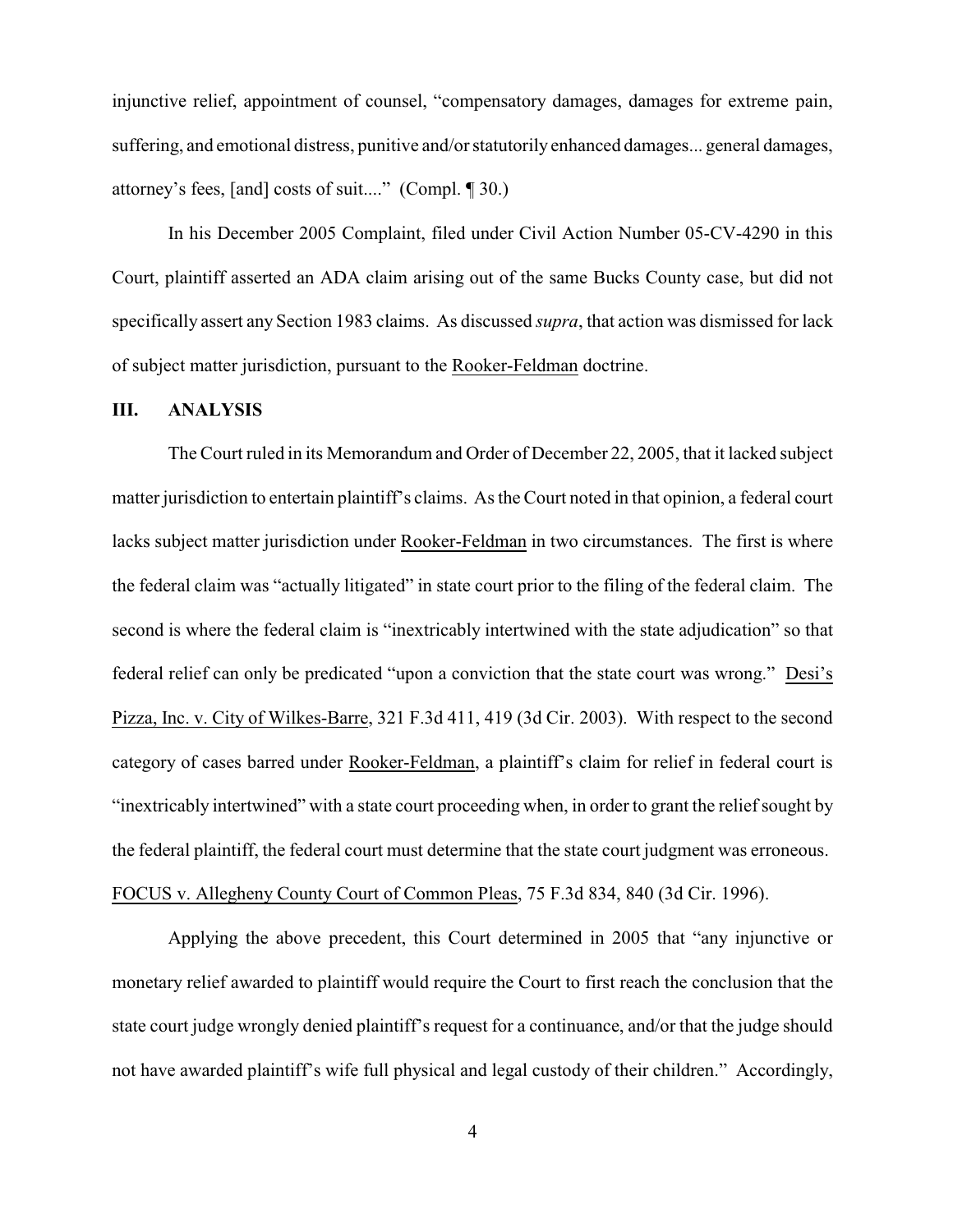the Court ruled that the relief sought by plaintiff was inextricably intertwined with the state court custody proceedings, and that the Court lacked subject matter jurisdiction under Rooker-Feldman.

The Court's prior ruling on subject matter jurisdiction is entitled to preclusive effect. See Okoro v. Bohman, 164 F.3d 1059, 1063 (7th Cir. 1999) ("A court has jurisdiction to determine its own jurisdiction... A ruling that it lacks jurisdiction is therefore entitled to preclusive effect."); see also Grey v. New Jersey, 91 F. App'x 747, 751 (3d Cir. 2003) ("It has long been the rule that principles of resjudicata applyto jurisdictional determinations – both subject matter and personal.") (quoting Insurance Corp. of Ireland, Ltd. v. Compagnie des Bauxites de Guinee, 456 U.S. 694, 702 n.9 (1982)); 18A Charles Alan Wright, Arthur R. Miller & Edward H. Cooper, Federal Practice and Procedure § 4436 (2d ed. 2002). Thus, "a jurisdictional dismissal precludes... the relitigation of the ground of that dismissal." Okoro, 164 F.3d at 1063.

Plaintiff attempts to overcome this hurdle by arguing that the Supreme Court's decision in Exxon Mobil Corp. v. Saudi Basic Industries Corp., 544 U.S. 280 (2005) conflicts with the Court's application of the Rooker-Feldman doctrine in this case. The Court rejects plaintiff's argument. The Exxon Mobil court held that "[t]he Rooker-Feldman doctrine is confined to... cases brought by state-court losers complaining of injuries caused by state-court judgments rendered before the district court proceedings commenced and inviting district court review and rejection of those judgments." 544 U.S. at 284. The Court concludes that the instant case falls squarely within the class of cases described by the Supreme Court in Exxon Mobil. As the Court found in its Memorandum and Order of December 12, 2005, any relief granted to plaintiff — the admitted loser in the Bucks County Court proceedings who complains of injuries caused by the state court